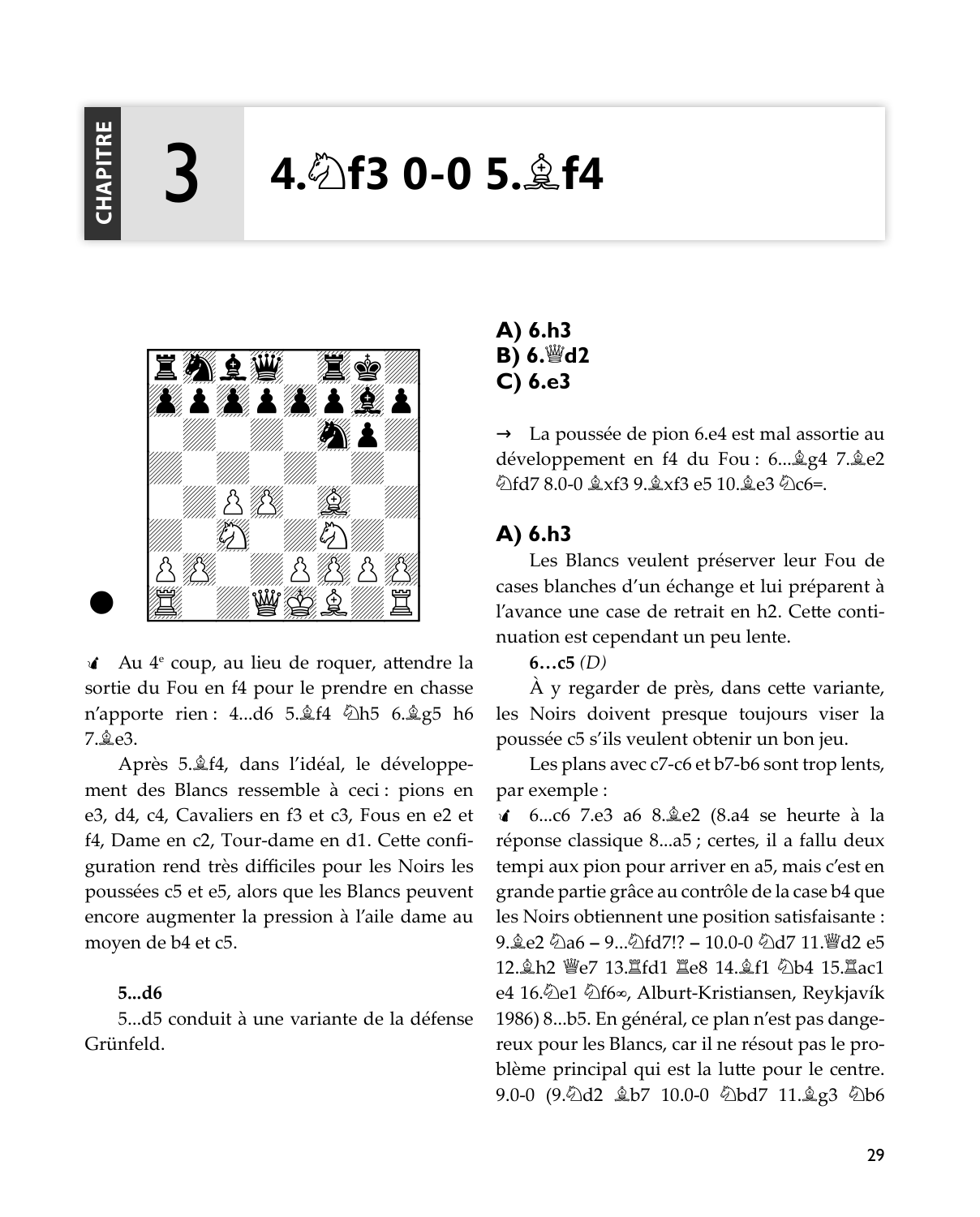12. b3 公fd7 13.a4±, Zacurdajev-V. Onischuk, Narva 2006) 9...2bd7 10. Lc1 里e8 11. gh2 *iia*5 12. ad2 盒b7 13. c5 d5 14. a3 e5 15. b4 iiid8 16. Db3±, Sergeev-Folk, Ústí nad Orlicí 2006;

4 6...b6 7.e3 c5 8.d5 b5. Une sorte de Benko ralenti. Dans la partie qui suit, les Noirs ne parvinrent pas à atteindre une réelle égalité : 9.cxb5 a6 10.a4 響a5 11.2d2 盒b7 12.e4 響b4 13. lbd7 14. 免e2 axb5 15. gxb5 ga6 16.0-0 置fb8 17. lec2 盒xb5 18.axb5±, Drozdovskij-Kasimdzhanov, Ajaccio 2006.



Dans cette position, le pion blanc en d4 a trois options : aller tout droit, tourner à gauche ou rester sur place.

A1) 7.dxc5 A2) 7.d5 A3) 7.e3

# AI) 7.dxc5 dxc5 8. xd8  $\cong$ xd8 9.∕े\Ь5

L'assaut à l'aile dame est facilement repouss.

## 9... 2e8 10. e5 2c6.

Les Noirs ont les meilleures chances dans

cette structure symétrique car leurs pièces sont mieux mobilisées.

# A2) 7.d5

Les Noirs ont à nouveau une excellente occasion de dévier vers un gambit Benko où les Blancs auraient joué les coups incompréhensibles  $$4$  et h3.

# 7...b5 8.cxb5

 $\rightarrow$  8.  $\triangle$ xb5 se heurte à l'excellent 8...  $\triangle$ e4! qui ouvre la diagonale au Fou g7 et coupe la retraite du Cavalier b5. Après 9. êc1, Iljin-Novikov, Moscou 2008, 9…a6 10.۞a3 曾a5 11.۞d2 f5 12.e3 f4 les Noirs ont une très forte initiative.

 $8...a6$  (D)



## $9.$ bxa $6$

Après cette réponse sans détour des Blancs, le jeu noir est simple et clair : la Dame sort en a5, le Fou en a6, le Cavalier-dame en d7, les Tours occupent les colonnes a et b, tandis que les Blancs doivent s'attendre à devoir tenir une défense ingrate, tant en milieu de jeu que dans la plupart des finales.

 $\rightarrow$  Par le plus astucieux 9.e3, les Blancs s'efforcent de gagner deux tempi de développe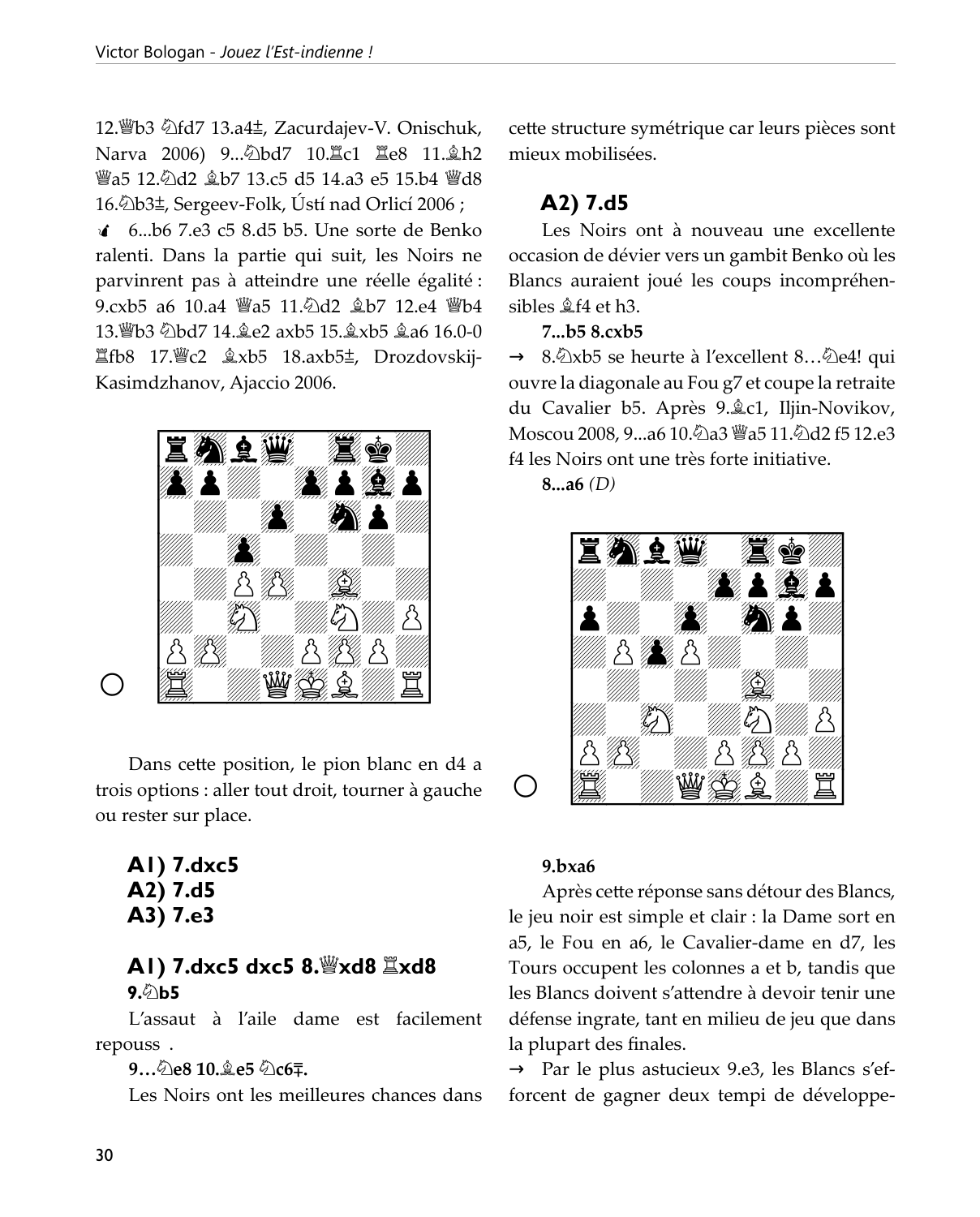ment. Cependant, les Noirs ne reprennent en b5 qu'après une préparation adéquate, par exemple: 9... 2bd7 10. gd3 響a5 11. 響b3 骂b8  $12.0-0$  axb $5$  (et voilà le bon moment : après la reprise en b5, les Blancs se retrouvent soumis à un clouage)  $13.\overline{2}$ xb5 (ne pas prendre ne serait pas meilleur : à matériel égal, les Noirs auraient une forte initiative)  $13...$  a6  $14.a4$   $\&b6$   $15.e4$ @ ?U@ >q^29 - B MFLKAB MIRP ABP #I>K@P ne se fait absolument pas sentir, tandis que leurs pièces sont plus ou moins en l'air et les pions d5 et b2 sont faibles.

 $\rightarrow$  Au coup 9.a4, les Noirs répondent 9...  $\mathscr{B}a5$ , créant les menaces ...axb5 et ... De4. Après 10. d2 axb5 11. 2xb5 \beta 12. 2c3 (une ressource ingénieuse, mais les Noirs ne sont pas obligés de mordre à l'hameçon en prenant en b2) 12... a6 (mauvais est 12... sxb2? 13. Lb1 營a3 14.營c2 et 15.奠c1) 13.營c2 ②bd7∓. Toujours le même tableau : les Blancs ont un important retard de développement et un cortège de faiblesses alors que leur pion de plus ne joue aucun rôle.

## 0&&&-#  -& /8#   )

Ce coup semble beaucoup trop lent et artificiel. Meilleur est 11.e3, se résignant à ne plus pouvoir roquer.

#### 11... gc4!

Attaquant sans tarder la brebis égarée, le pion d<sub>5</sub>.

#### $12.\n\n $\Box$ d $1 \,\mathbb{W}$ b4$

L'initiative noire se déroule toute seule. Les Blancs doivent affaiblir l'aile dame pour sauver leur pion a2.

 # -\$  ' .@B.+ ' 1LOQFP@E, LWJ> Budapest 1992.

Le prochain coup des Noirs est  $\Xi$ fb8, les pions blancs vont tomber comme des fruits trop mûrs.

 $(A3)$  7.e3 (D)



## $7...cxd4$

If Un plan intéressant basé sur un minage rapide du centre a été proposé par Denis V^ol^^o => ?A @UA BUA B \$B coup est devenu possible grâce à la sortie de la Dame en a5 et bien sûr au fait que le Roi n'a pas encore quitté le centre. 10. $\&$  d2 (perdant est 10.dxe5 dxe5 11. lxe5? Ie8) 10...exd4 11. lxd4  $\Xi$ e8 12. $\hat{\varphi}$ ce2  $\hat{\mathfrak{g}}$ b6 13.0-0. Les Blancs ont achevé tant bien que mal leur développement, mais leurs pièces sont un peu maladroitement amoncelées au centre. 13... (2c6 14. ke3. En cas d'échange en c6, les Noirs se débarrassent de leur unique faiblesse en prenant le contrôle de la case d5. Quitter d4 avec le Cavalier n'est pas non plus souhaitable car cela laisserait son homologue noir poursuivre sa route avec gain de temps (14. $\triangle$ b3  $\triangle$ e5). Le coup du texte, toutefois, se heurte à une réplique tactique : 14... [2] g4! 15.hxg4  $\&$ xd4 $\mp$ , Zacurdajev-Yevseev, Saint-Pétersbourg 2006.

8.exd4 d5 (D)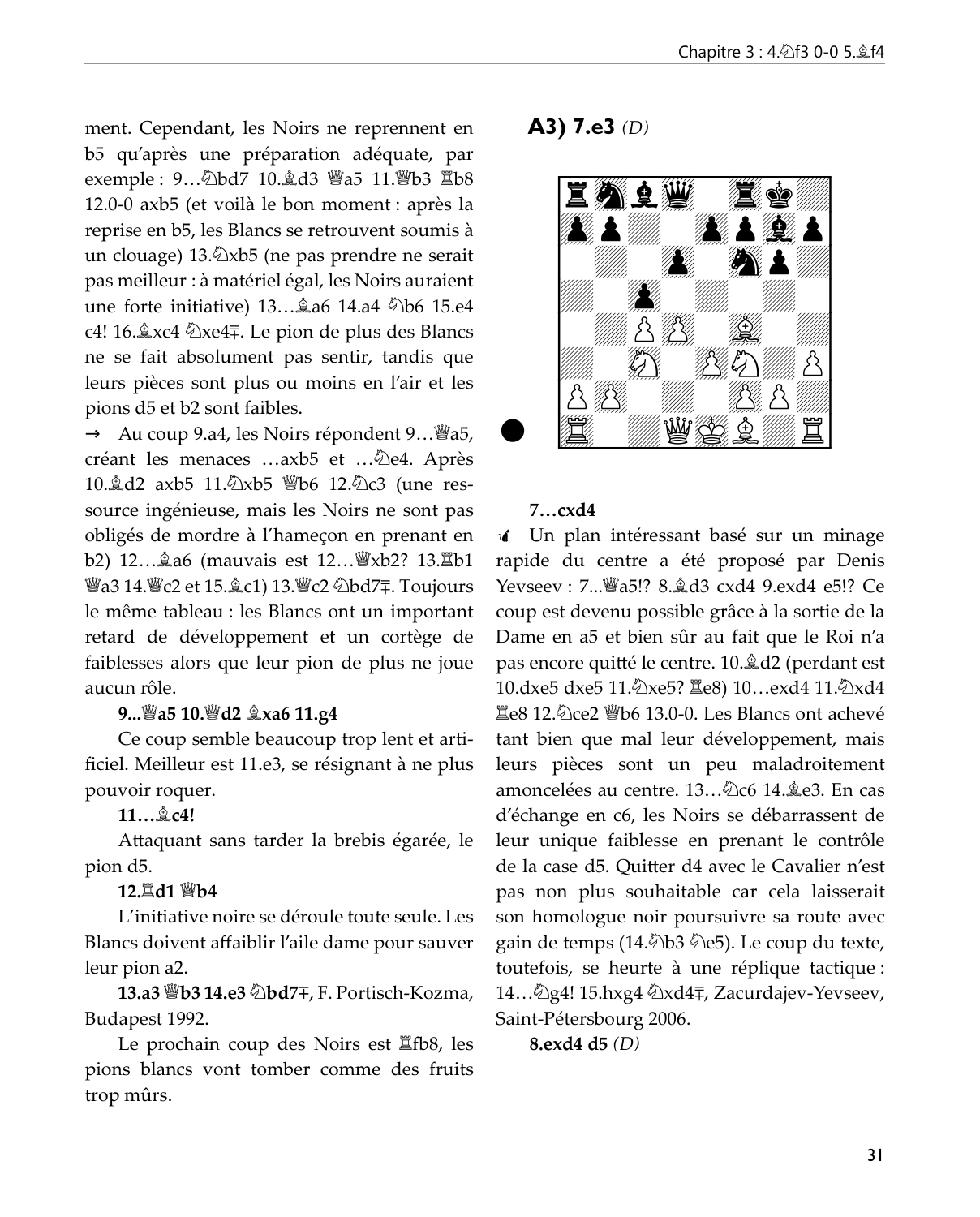

La perte d'un tempo n'est pas grave car les Blancs ne peuvent pas prendre d'abord en f6 puis en d5 comme dans la variante avec  $25$ .

#### $9.a3$

→ La tentative de prise d'espace à l'aile dame n'est pas dangereuse pour les Noirs, les Blancs n'étant pas en mesure de stabiliser la position à cause de leur retard de développement : 9.c5 b6 10.b4, Horák-Hadraba, Děčín 1997, 10... De4 11. Lc1 bxc5 12.bxc5 ②c6 13. 鱼b5 ②xd4 14. ②xd4 曾a5 15. c6 のxc3 16. 曾d2 拿xd4 17. 曾xd4 のe4 18. d1 ĝa6! ↑. Voilà à quoi sert le coup 9. a3 : préparer c5 et b4.

 $\rightarrow$  Si 9.2 e2 2 c6 10.0-0 dxc4 11.2 xc4 le Fou blanc arrive en c4 en deux coups et les Noirs ont le temps de regrouper leurs forces pour lutter contre le pion isolé d4. Par exemple : 11...のa5 12.鼻d3 鼻e6 13.耳c1 耳c8 14.鼻e5 のc4 15. 曾e2 のxe5 16.dxe5 のd5 17.のxd5 曾xd5 18.b3 Wa5=, González-Ortega, Linares 1998.

#### 9... 2c6 10.c5 2e4 11. ge2

Les Blancs se sont prémunis contre un minage de l'aile par b7-b6, mais c'est au centre que les attend une offensive musclée.

11... $\&$ xd4! 12. $\&$ xd4 e5 13. $\&$ e3 exd4 14. xd4 2xc3 15.bxc3 曾g5.

Les Blancs ne peuvent pas achever leur développement sans faire de concessions matérielles ou positionnelles.

# **B)** 6. $\mathscr{C}(D)$



#### $6...c5$

d Insérer le coup 6...a6 paraît un peu lent : 7. h6 c5 8. xg7 \$xg7 9.g3 \$\c6 10. \$g2 奠g4 11.dxc5 dxc5 12. e3 公d4 13.0-0-0 拿xf3 14. xf3 曾c7 15.g4 宫g8 16.h4 lad8 17.h5±, Wu Wenjin-Li Shilong, Chine 2006.

#### 7.盒h6

 $\rightarrow$  Sur 7.d5, recommandons une fois de plus de jouer dans l'esprit du Benko : 7...b5 8.cxb5 était 11... ②xe4) 11... 鱼a6v, Welling-Hebden, Caleta 2005.

## $7 \dots 2 \times h6$  8.  $\cong$  xh6 cxd4 9.  $\otimes$  xd4  $\otimes$  c6

Dans cette position semi-ouverte, les Noirs ont un avantage de développement tangible, les Blancs ayant perdu beaucoup de temps à échanger le Fou de cases noires. Les Blancs doivent songer à maintenir l'égalité car ils ne peuvent espérer créer aucune menace sérieuse sur le Roi noir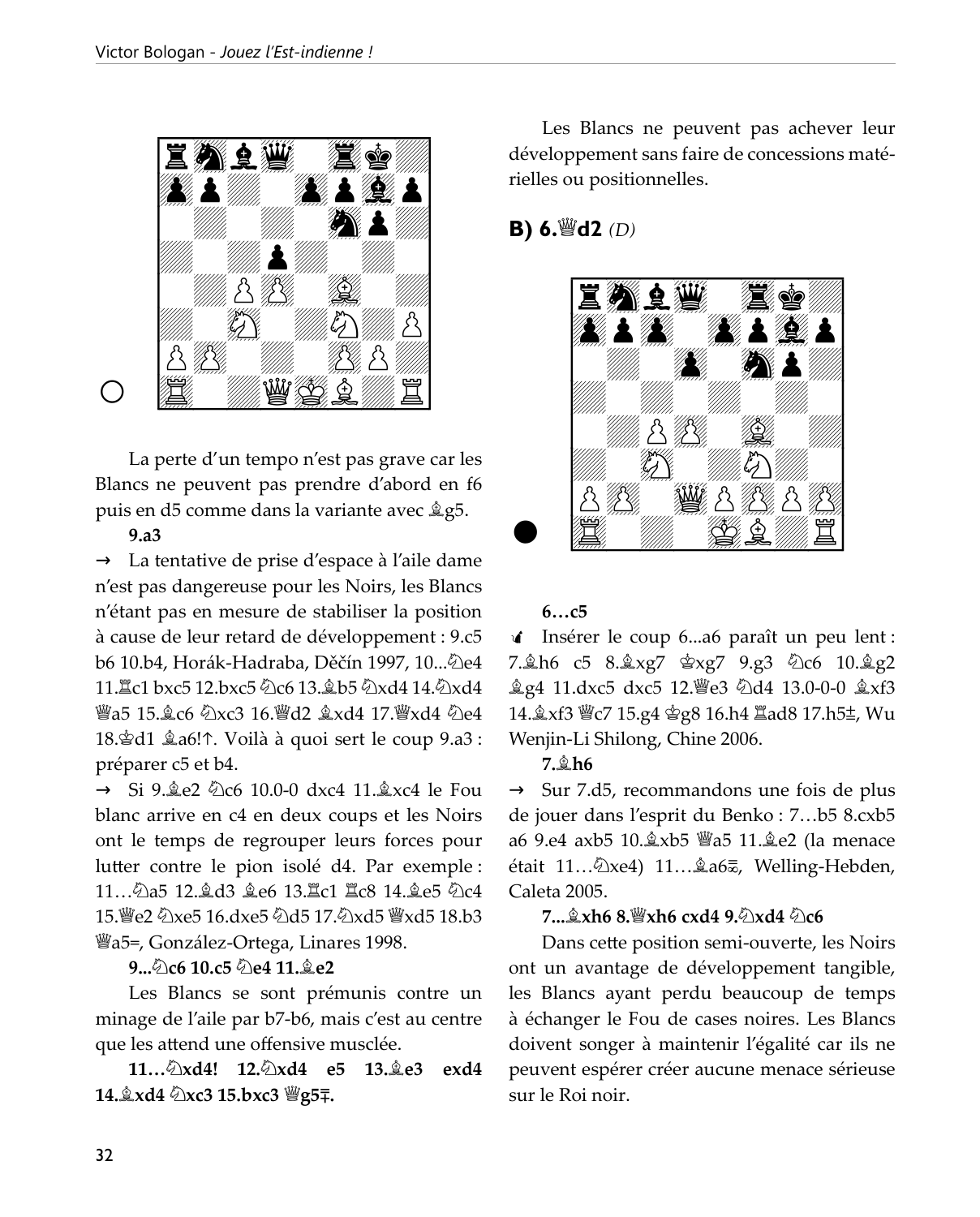#### 10. ode 2xd4 11. hyd4 ge6 12.e3

Les Blancs n'ont pas très envie de jouer 12.e4 alors qu'il n'y a plus que les Fous de cases blanches sur l'échiquier. Ils espèrent, à terme, transférer leur Fou en f3 pour créer une pression à l'aile dame, mais les Noirs ont le temps d'éclaircir le centre et de niveler complètement la position.

12... *sa 13.* ge2 *leg* 14.0-0, Wu Wenjin-Wang Pin, Chine 2006, 14...d5! 15.cxd5 2xd5=.

# C) 6.e3 c5  $(D)$

√ La chasse au Fou par 6...۞h5 7. @g5 h6 8. Lh4 g5 échoue à cause de 9. ed 2 e16 10. g3. Les Noirs ont affaibli de leur plein gré leur aile roi sans la moindre compensation, ce qui ne doit pas manquer de se faire sentir par la suite. Par exemple : 10... 2c6 (10... c5 11.d5 2bd7, Evdokimov-Khismatullin, Serpukhov 2003, 12. d3!? ± 11. h4 g4 12. h5 e5 13. d5 ۞ e7 14. e4 公h7 15.鱼h4 鱼f6 16.鱼xf6 公xf6 17.鱼e2 宫h8 18. Df1±, Benjamin-Rao, Chicago 1986.



# $CI$ ) 7.d5 C2) 7. e2

 $\rightarrow$  Pour 7.h3, voir la variante A3.

Inoffensif est 7.dxc5 dxc5  $8.\&e2 \&06 \;9.0-0$ *W*<sup>xd1</sup> (les Noirs ne sont pas du tout forcés d'échanger les Dames mais la finale ne doit pas non plus leur poser de problèmes : ils n'ont pas de faiblesses et ont un développement de pièces harmonieux) 10. fxd1 盒f5 11. e5 公xe5 12. xe5 Iad8 13. gf3 Id7=, Finegold-Scholseth, Saint-John 1988.

## $CI)$  7.d5

Les Blancs désamorcent prématurément la tension au centre, une diversion à l'aile permet aux Noirs d'obtenir un excellent contre-jeu.

7. 幽b6 8. 耳b1

11.0-0-0?! ②g4 12.奠g3 f5 13.h3 fxe4 14.②xe4 ②h6 (14...④f6!?) 15.皇d3 ②f5 16.皇h2 皇d7 17.罝he1 b5∓, Anastasian-Kruppa, Saint-Pétersbourg 1993.

8...e5!

√ Sympathique, même si on peut se contenter du simple 8... *[8]* a5 9. gd3 (9. *[8]* d2 g4 10.奠e2 *曾a6* 11.0-0 奠xf3 12.gxf3 ②bd7=) 9... Dh 5 10.0-0 Dxf4 11.exf4 \$ g4=.

#### $9.2g5$

→ Prendre le pion est extrêmement risqué : après 9.dxe6 盒xe6 10. sxd6 2c6 11. sd1 盒f5. Les Noirs ont un énorme avantage de développement et une très forte initiative.

 $9...$  $10.2d3(D)$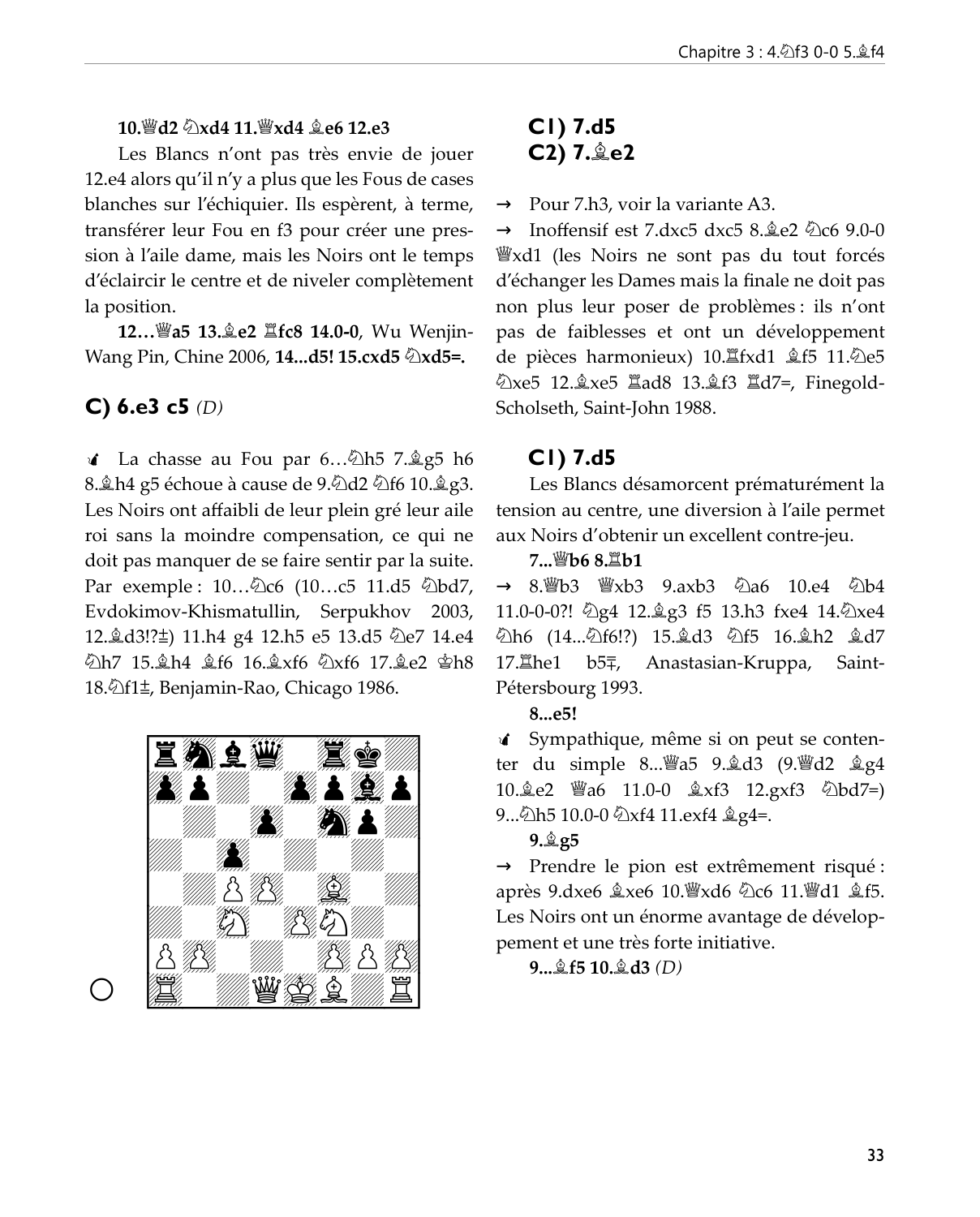

#### $10...e4!?$

I Le prosaïque échange des Fous de cases blanches ne donne pas aux Noirs l'égalité : 10... $\&$ xd3 11.  $\&$ xd3  $\&$ bd7 12. $\&$ d2  $\&$ ae8 13.a3 a6 14.f3 曾c7 15. h4 公h5 16.g4 (16.0-0 f5) 16...e4!?, Ivanchuk-Radjabov, Sotchi 2008, 17.2 cxe4 f5 18.gxh5 fxe4 19.fxe4 2e5 20. e2 gxh5 21. g5  $\Xi$ f7 22. $\hat{\mathbb{E}}$ f4 $\pm$ .

# 11. Åxf6 exf3 12. Åxg7 fxg2 13. Åg1 Åxd3 14. క్రీxd3 క్రీxg7 15. క్ష్యీ2 ⁄ఏd7

Ici prend fin la variante forcée, la position s'est sensiblement simplifiée. Le Roi blanc est plus affaibli que son homologue; les Blancs doivent par ailleurs contrôler par leur prochain coup la case e5. D'un autre côté, ils ont conservé leur solide centre de pions, de même que leur avantage d'espace, si bien que les bons et les mauvais côtés de leur position s'équilibrent à peu près.

#### 16.f4 f5=

Pour être totalement satisfaits, il ne manque plus aux Noirs que de placer leur Cavalier en f6, après le prophylactique  $\hat{\mathbb{E}}$ h8 (pour ne pas perdre le pion f5 dans un clouage).

**C2)**  $7.\n$ **e2** (D)



#### 7…©h5

Comme nous le verrons bientôt, avec l'insertion des coups 6...c5 7. ge2, la chasse au Fou promet d'être couronnée de succès.

 $\triangle$  7.,. $\triangle$ c6 est moins heureux, car 8.d5 contraint le Cavalier noir à se réfugier à la  $b$ ande (8... $\ddot{\triangle}$ a5), dans une position où, précisément, la célèbre maxime de Tarrasch se trouve on ne peut plus vraie. Par exemple :  $9.\overline{2}c1 \hat{2}d7$ 10.0-0 2h5 11. g5 h6 12. gh4 f5 13. 2d2 2f6 14.a3 b6 15.b4 $\pm$  et le Cavalier doit reculer sur l'horrible case b7, Klauser-Züger, Lenzerheide 2006.

 $\triangleleft$  Après 7...cxd4 8.exd4 d5 9.c5, les Noirs ne parviennent pas à ébranler les assises adverses. Par exemple :  $9...\&0e4\;10.0-0\&0f$  of 11.h3 (le petit roque effectué, les Blancs ne craignent plus les attaques au centre comme  $\&$ xd4 et e5) 11... $\&$  f5 12. a4, Milos-Lee, São Paulo 2007 (12. le1 里c8) 12... $\triangleq$ d7±.

#### 8.இg5 h6 9.இh4 g5 10.இg3

 $\rightarrow$  Sur le recul du Cavalier 10. $\hat{\otimes}$ g1, les Noirs ont l'important coup intermédiaire 10...cxd4!  $($ attaquant le cavalier c3 $)$ . Si maintenant 11. exd4,